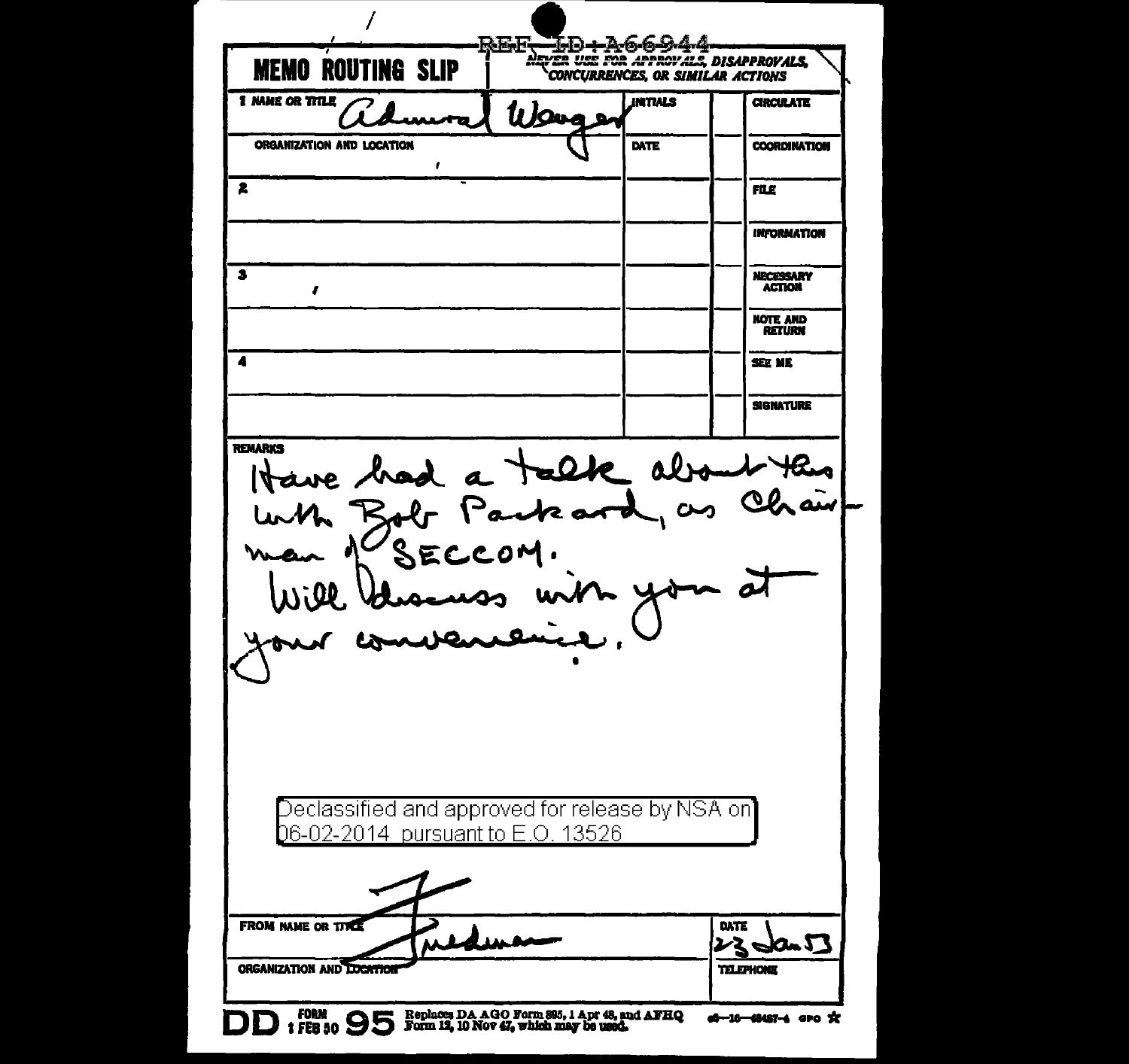| Benton<br>MEMORANDUM FOR ADMIRAL WENGER<br>SUBJECT: Turkish and Portuguese<br>PL 86-36/50 USC 3605                                                                               |
|----------------------------------------------------------------------------------------------------------------------------------------------------------------------------------|
| EÒ 3.3(h) (2) 1. This information is furnished per your oral requ<br>7 January 1953.<br>2. The "earlier case" to which<br>referred was probably<br>the recent Turkish violation: |
| I reported the incident to the Chief of Staff and the Consultant on<br>1 December 1952. No NATO cryptosystem is involved; this situation is a<br>compromise                      |
| 3. The current problem concerns the Portuguese. A blow by blow<br>description of the circumstances follows:                                                                      |
|                                                                                                                                                                                  |
|                                                                                                                                                                                  |
|                                                                                                                                                                                  |
|                                                                                                                                                                                  |
|                                                                                                                                                                                  |